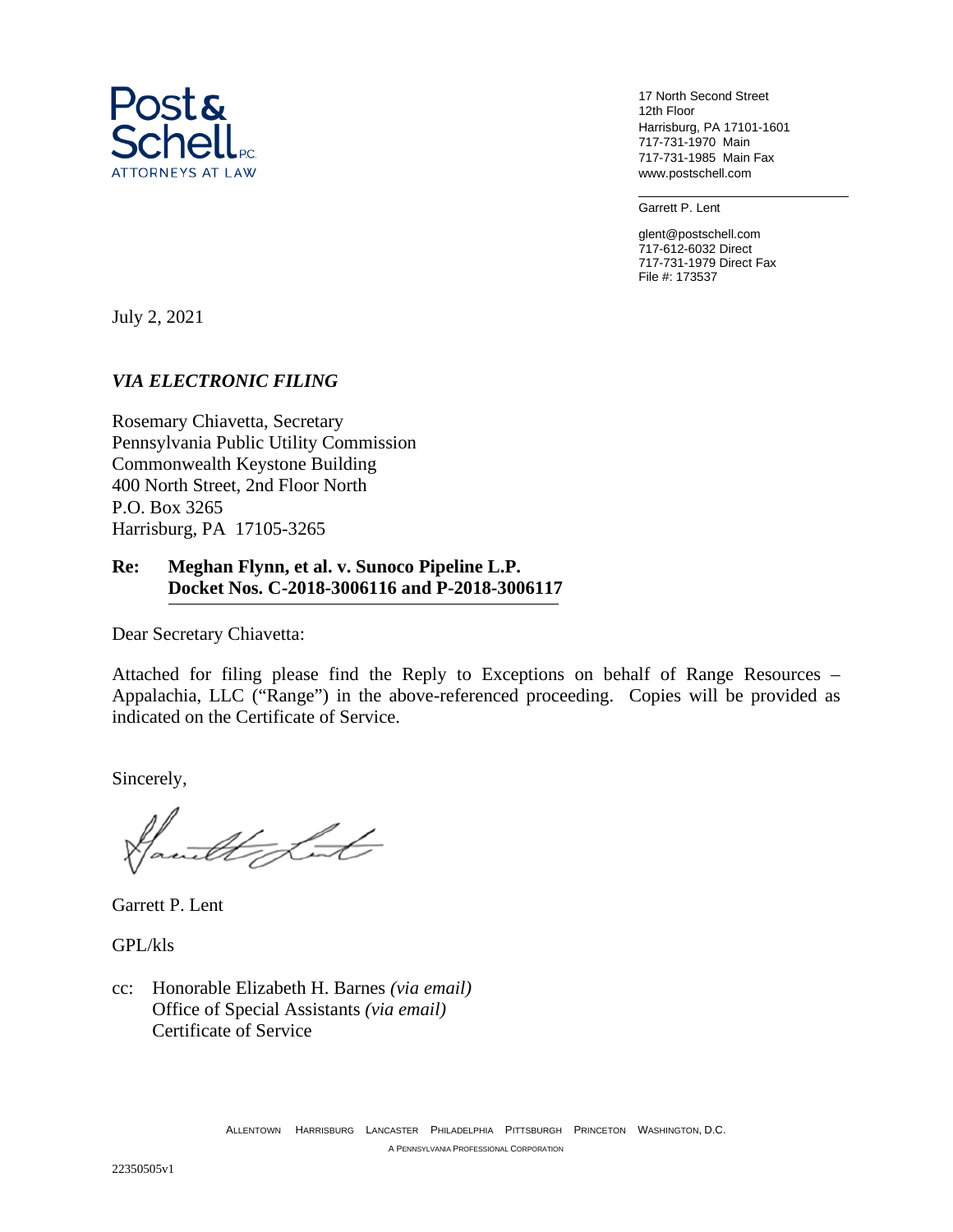#### **CERTIFICATE OF SERVICE**

I hereby certify that a true and correct copy of the foregoing has been served upon the following persons, in the manner indicated, in accordance with the requirements of 52 Pa. Code § 1.54 (relating to service by a participant).

### **VIA EMAIL ONLY**

Michael Bomstein, Esquire Pinnola & Bomstein Land Title Building 100 South Broad Street, Suite 705 Philadelphia, PA 19110 *Counsel for Complainants* 

Thomas J. Sniscak, Esquire Kevin J. McKeon, Esquire Whitney E. Snyder, Esquire Hawke McKeon and Sniscak LLP 100 N. Tenth Street Harrisburg, PA 17101 *Counsel for Sunoco Pipeline L.P.* 

Rich Raiders, Esquire Raiders Law 321 East Main Street Annville, PA 17003 *Counsel for Andover Homeowners' Association, Inc.*

Andrew D.H. Rau, Esquire Ryan M. Jennings, Esquire Matthew N. Korenoski, Esquire Unruh, Turner, Burke & Frees P.O. Box 515 West Chester, PA 19381 *Counsel for Intervenor West Whiteland Twp.*

James R. Flandreau, Esquire Paul, Flandreau & Berger, LLP 320 West Front Street Media, PA 19063 *Counsel for Intervenor Middletown Township* Diana A. Silva, Esquire Robert D. Fox, Esquire Neil S. Witkes, Esquire Manko Gold Katcher & Fox LLP 401 City Ave, Suite 901 Bala Cynwyd, PA 19004 *Counsel for Sunoco Pipeline L.P.* 

Joel L. Frank, Esquire Guy A. Donatelli, Esquire Alex J. Baumler, Esquire Lamb McErlane, P.C. 24 East Market Street P.O. Box 565 West Chester, PA 19381 *Counsel for Intervenor Downingtown Area School District, Intervenor Rose Tree Media School District, and Intervenor Senator Thomas H. Killion*

Margaret A. Morris, Esquire Reger Rizzo & Darnall LLP Cira Centre, 13th Floor 2929 Arch Street Philadelphia, PA 19104 *Counsel for Intervenors East Goshen Twp., and the County of Chester* 

James J. Byrne, Esquire McNichol Byrne & Matlawski PC 1223 North Providence Road Media, PA 19063 *Counsel for Intervenor Thornbury Township*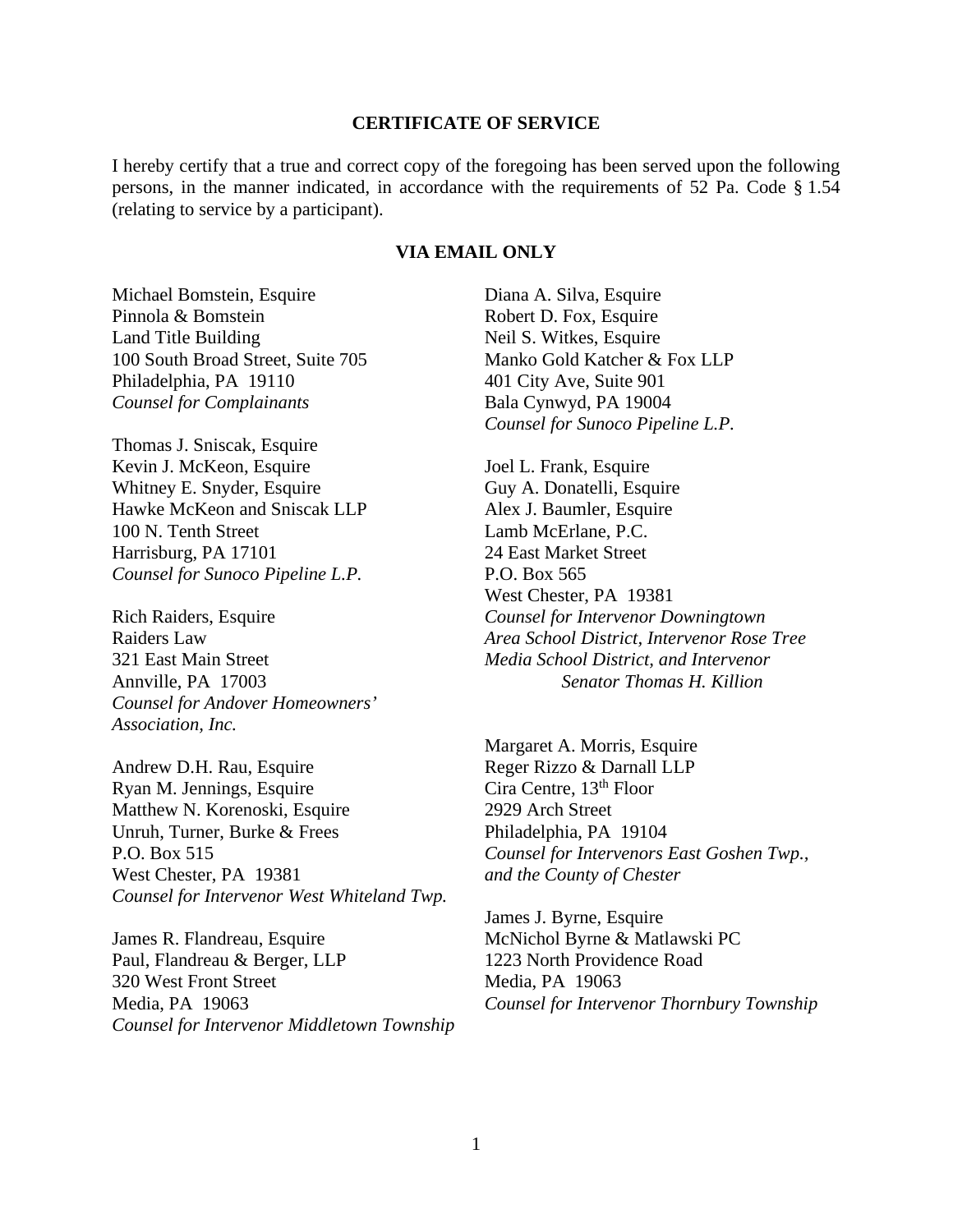Michael P. Pierce, Esquire Pierce & Hughes, P.C. 17 Veterans Square P.O. Box 604 Media, PA 19063 *Counsel for Intervenor Edgmont Township*

Mark L. Freed, Esquire Curtin & Heefner, LLP 2005 South Easton Road, Suite 100 Doylestown, PA 18901 *Counsel for Intervenor Uwchlan Township*

Leah Rotenberg, Esquire Mays, Connard & Rotenberg, LLP 1235 Penn Avenue, Suite 202 Wyomissing, PA 19610 *Counsel for Intervenor Twin Valley School District*

Thomas Casey 1113 Windsor Drive West Chester, PA 19380 *Pro Se Intervenor*

Josh Maxwell Mayor of Downingtown 4 West Lancaster Avenue Downingtown, PA 19335 *Pro Se Intervenor*

Rebecca Britton 211 Andover Drive Exton, PA 19341 *Pro Se Complainant*

Laura Obenski 14 South Village Avenue Exton, PA 19341 *Pro Se Complainant*

James C. Dalton, Esquire Daniel LePera, Esquire Unruh, Turner, Burke & Frees, P.C. P.O. Box 515 West Chester, PA 19381-0515 *Counsel for Intervenor West Chester Area School District, Chester County, PA*

Michael L. Swindler, Deputy Chief Prosecutor Stephanie M. Wimer, Senior Prosecutor PUC-Bureau of Investigation & Enforcement P.O. Box 3265 Harrisburg, PA 17105-3265 *Counsel for Intervenor I&E*

Melissa A. Lovett, Esquire Office of the Solicitor County of Delaware Government Center Building 201 West Front Street Media, PA 19063 *Counsel for Intervenor Delaware County*

Patricia S. Biswanger, Esquire 217 North Monroe Street Media, PA 19073 *Counsel for Intervenor Delaware County*

Virginia Marcielle-Kerslake 103 Shoen Road Exton, PA 19341 *Pro Se Intervenor* 

Melissa DiBernardino 1602 Old Orchard Lane West Chester, PA 19380 *Pro Se Complainant*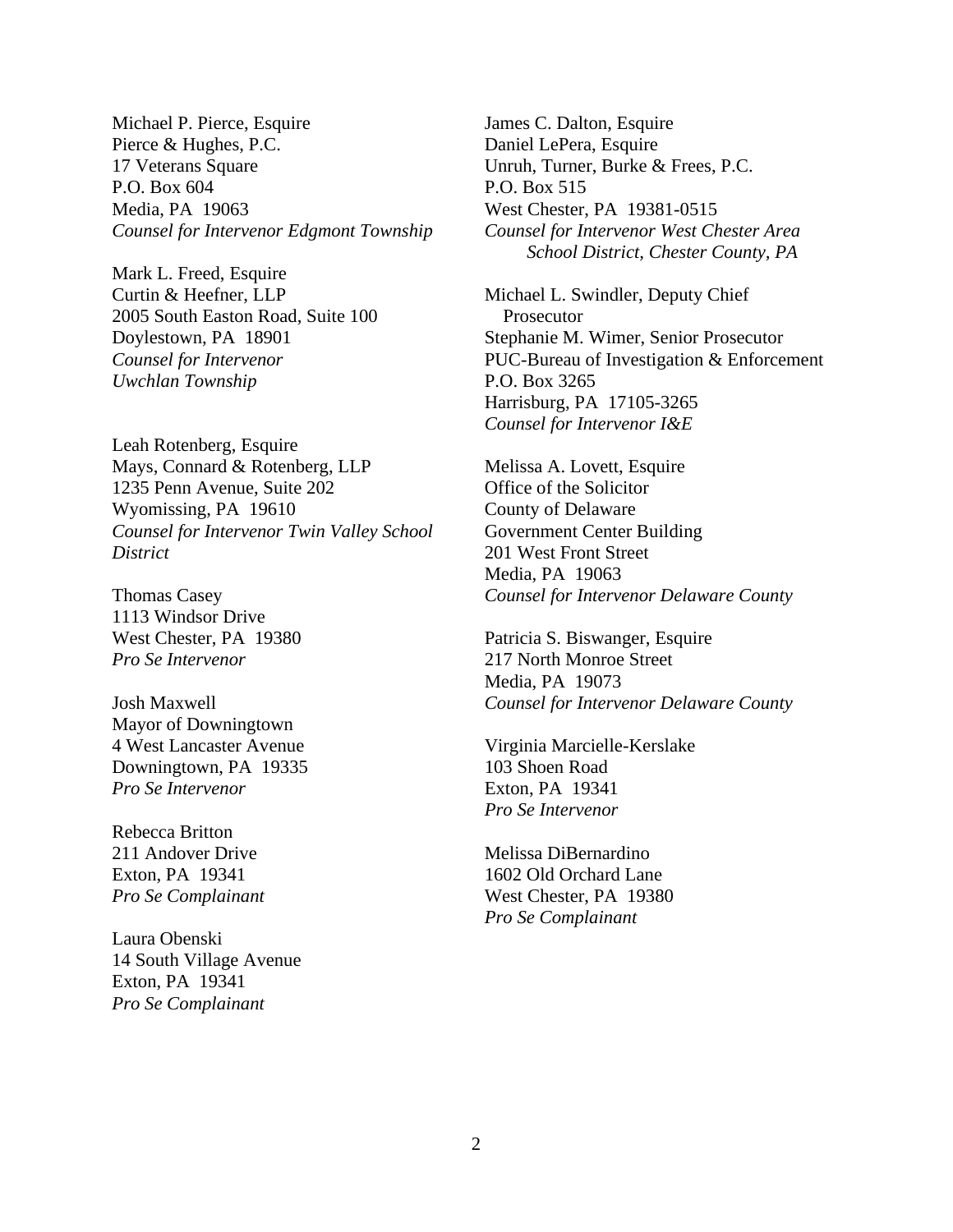Date: July 2, 2021

Garrett P. Lent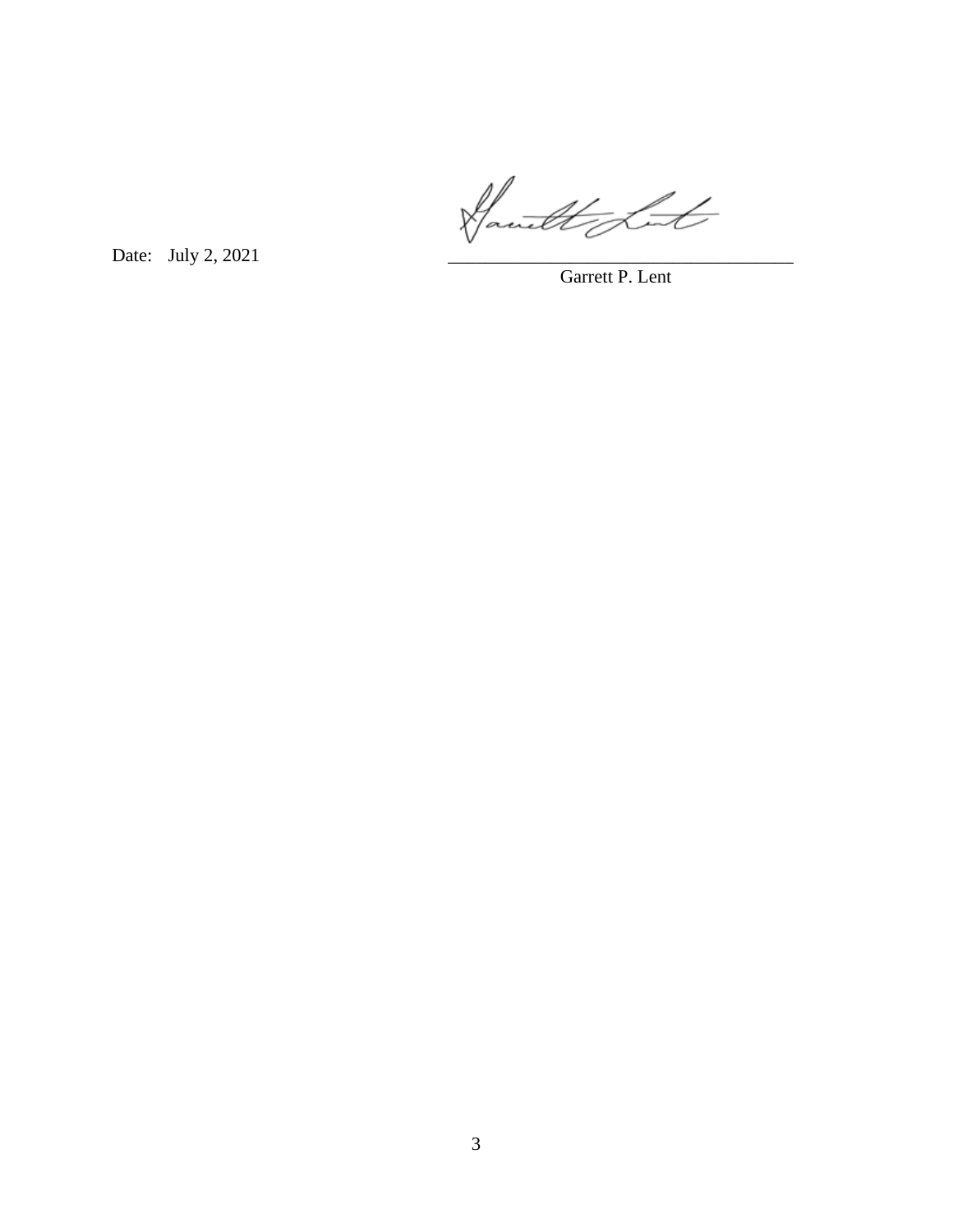## **BEFORE THE PENNSYLVANIA PUBLIC UTILITY COMMISSION**

| Meghan Flynn                          | Docket No. C-2018-3006116 |
|---------------------------------------|---------------------------|
| <b>Rosemary Fuller</b>                | Docket No. P-2018-3006117 |
| Michael Walsh                         |                           |
| Nancy Harkins                         |                           |
| Gerald McMullen                       |                           |
| Caroline Hughes                       |                           |
| <b>Melissa Haines</b>                 |                           |
|                                       |                           |
| <b>Andover Homeowners Association</b> | Docket No. C-2018-3003605 |
|                                       |                           |
| Melissa DiBernardino                  | Docket No. C-2018-3005025 |
|                                       |                           |
| Rebecca Britton                       | Docket No. C-2018-3006898 |
|                                       |                           |
| Laura Obenski                         | Docket No. C-2018-3996905 |
|                                       |                           |
| V.                                    |                           |
|                                       |                           |
| Sunoco Pipeline L.P.                  |                           |
|                                       |                           |

## **RANGE RESOURCES – APPALACHIA, LLC'S REPLY TO EXCEPTIONS**

**\_\_\_\_\_\_\_\_\_\_\_\_\_\_\_\_\_\_\_\_\_\_\_\_\_\_\_\_\_\_\_\_\_\_\_\_\_\_\_\_\_\_\_\_\_\_\_\_\_\_\_\_\_\_\_\_\_\_\_** 

Erin W. McDowell (PA ID # 93684) Vice President – Deputy General Counsel Range Resources – Appalachia, LLC 3000 Town Center Boulevard Canonsburg, Pennsylvania 15317 Phone: (725) 754-5352 E-mail: emcdowell@rangeresources.com

Anthony D. Kanagy, Esquire (PA ID #85522) Garrett P. Lent, Esquire (PA ID #321566) Post & Schell, P.C. 17 North Second Street, 12th Floor Harrisburg, PA 17101-1601 Phone: (717) 731-1970 Fax: (717) 731-1985 E-mail: akanagy@postschell.com E-mail: glent@postschell.com

Date: July 2, 2021 *Counsel for Range Resources - Appalachia, LLC*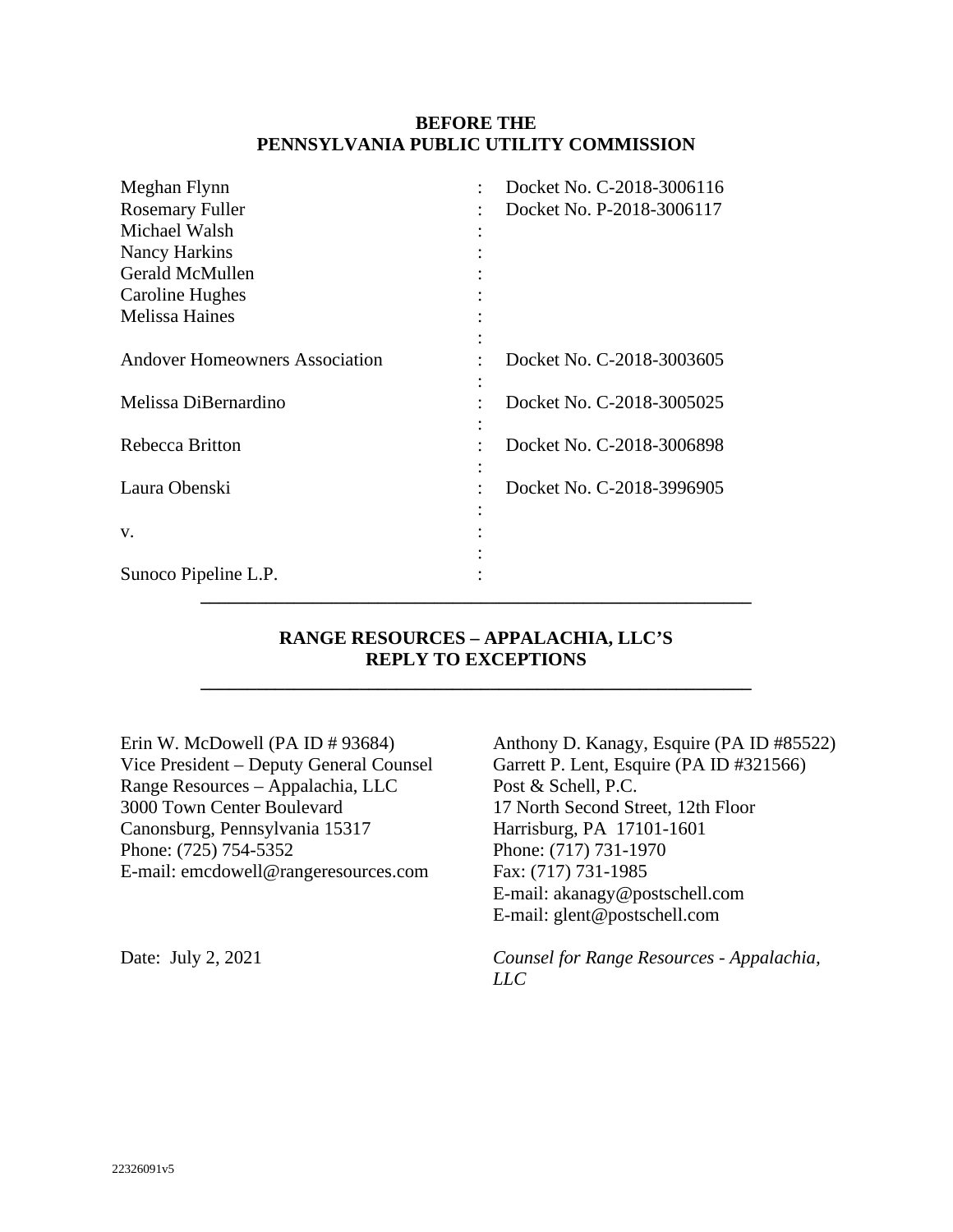# **Table of Contents**

|         |                 |                                                                                                                                                                                                                                                        | Page |
|---------|-----------------|--------------------------------------------------------------------------------------------------------------------------------------------------------------------------------------------------------------------------------------------------------|------|
| I.      |                 |                                                                                                                                                                                                                                                        |      |
| $\Pi$ . |                 | REPLY TO ANDOVER'S LATE EXCEPTION NO. 2 - THE ALJ CORRECTLY<br>DENIED THE COMPLAINANTS' REQUESTED MANDATORY INJUNCTIVE<br>RELIEF THAT WOULD HAVE RESULTED IN A CESSATION OF OPERATIONS<br>OVER SPLP'S 8-INCH ME1, ITS WORKAROUND PIPELINE, ME2, AND/OR |      |
|         | A.              |                                                                                                                                                                                                                                                        |      |
|         | <b>B.</b>       |                                                                                                                                                                                                                                                        |      |
|         | $\mathcal{C}$ . | THE I.D. CORRECTLY CONCLUDED THAT GRANTING A<br>MANDATORY INJUNCTION THAT REQUIRES<br>$\mathsf{A}$<br>TEMPORARY AND/OR PERMANENT CESSATION OF<br>OPERATION OF THE MARINER EAST PIPELINES WOULD                                                         |      |
|         | D.              | THE I.D. CORRECTLY CONCLUDED THAT<br><b>THE</b><br>COMPLAINANTS REQUESTING A CESSATION<br>OF<br>MARINER EAST PIPELINE OPERATIONS, INCLUDING<br>ANDOVER, FAILED TO DEMONSTRATE THEY WERE                                                                |      |
| III.    |                 |                                                                                                                                                                                                                                                        | .10  |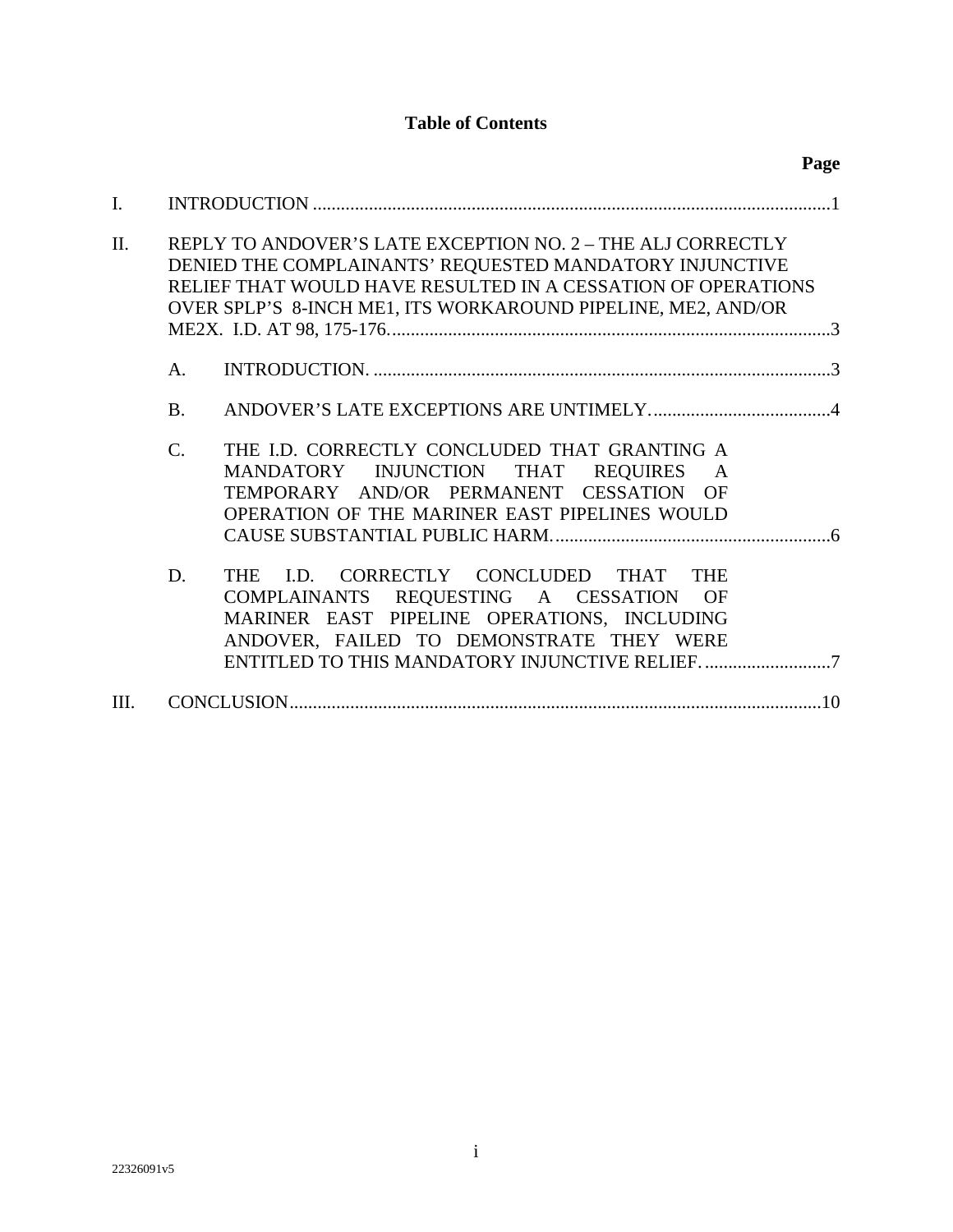# **TABLE OF AUTHORITIES**

## **Pennsylvania Court Decisions**

| Buffalo Twp. v. Jones, 571 Pa. 637, 813 A.2d 659 (2002), cert. denied, 540 U.S.                                                                 |
|-------------------------------------------------------------------------------------------------------------------------------------------------|
|                                                                                                                                                 |
| Peoples Natural Gas Co. v. Pa. Pub. Util. Comm'n, 555 A.2d 288 (Pa. Cmwlth.                                                                     |
| Soja v. Factoryville Sportsmen's Club, 361 Pa. Super. 473, 522 A.2d 1129 (1987)3                                                                |
| Walker v. Unemployment Compensation Board of Review, 461 A.2d 346 (Pa.                                                                          |
| <b>Pennsylvania Agency Decisions</b>                                                                                                            |
| Cheryl Nickelberry v. Philadelphia Elec. Co., Docket No. F-8642641, 1987 Pa.                                                                    |
| Crums Mill Assoc v. Dauphin Consolidated Water Supply Company, Docket No.<br>C-00934810, 1993 Pa. PUC LEXIS 93 (Interim Emergency Order Denying |
| Crums Mill Assoc. v. Dauphin Consolidated Water Supply Co., 1993 Pa. PUC                                                                        |
| Salwa Mohamed and Ahmed Abdulrahman v. PECO Energy Company, Docket<br>No. F-2018-3001318, 2019 Pa. PUC LEXIS 286, at *14 (Order entered Aug.    |

# **Pennsylvania Regulations**

29, 2019) ....................................................................................................................................5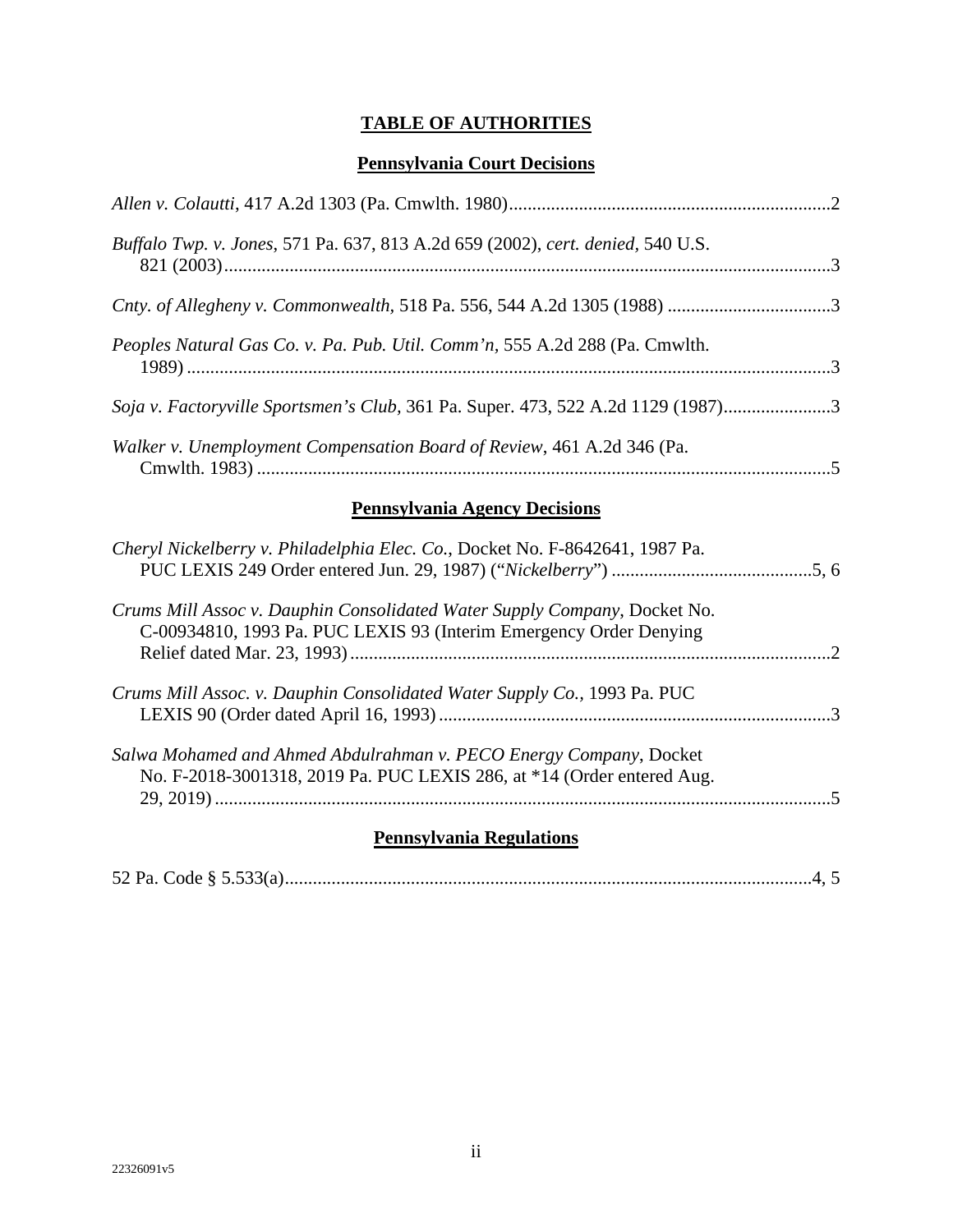### <span id="page-7-0"></span>**I. INTRODUCTION**

Range Resources – Appalachia, LLC ("Range" or the "Company") hereby files these Replies to the late-filed<sup>1</sup> Exceptions of Andover Homeowners Association, Inc. ("Andover"). Although Exceptions were also filed by Sunoco Pipeline, L.P.'s ("SPLP"), East Goshen Township, Downingtown Area School District, Chester County, Uwchlan Township,<sup>2</sup> and Melissa DiBernardino. Range is limiting its Reply Exceptions to the Exceptions of Andover, as Andover is the only party to except to the I.D.'s denial of specific mandatory injunctive relief that was requested by certain of the parties to this proceeding, *i.e.*, that the Commission permanently and/or temporarily enjoin SPLP's operation of the Mariner East Pipelines.<sup>3</sup>

In the Late Exceptions, Andover argues, *inter alia*, that the ALJ erred in the I.D. by declining to grant certain specific mandatory injunctive relief, related to the operation of SPLP's Mariner East Pipelines. *See* Andover Exc. No. 2. In particular, Andover argues that the ALJ erred by denying Andover's and other Complainants<sup>'4</sup> requests for the Commission to order either a

<sup>3</sup> The Mariner East 1 pipeline ("ME1"), Mariner East 2 pipeline ("ME2") and the Mariner East 2X pipeline ("ME2X") are collectively referred to as the "Mariner East Pipelines."

<sup>&</sup>lt;sup>1</sup> On April 12, 2021, the Pennsylvania Public Utility Commission ("Commission") served the Initial Decision ("I.D.") of the Administrative Law Judge Elizabeth H. Barnes (the "ALJ") in the above-captioned consolidated proceedings. On April 19, 2021, a Joint Request For Extension Of Time For Exceptions And Reply Exceptions, For Procedures For The Filing And Service of Exceptions And Reply Exceptions, And Extension Of Page Limits was filed. On April 23, 2021, the Commission issued a Secretarial Letter that, among other things, granted the requested extension of time for the filing of exceptions and replies as follows: for the Complainants, exceptions and reply exceptions were extended to 60 days from the date of service of the I.D. for exceptions and to 30 days from the deadline for exceptions for reply exceptions; and for all other parties, exceptions and reply exceptions were extended to 55 days from the date of service of the I.D. for exceptions and to 25 days from the deadline for exceptions for reply exceptions. As such, the deadline for Complainants to file exceptions was extended to June 11, 2021 and the deadline for all other parties to file exceptions was extended to June 7, 2021. Andover did not file or serve its exceptions until June 13, 2021 (the "Late Exceptions").

<sup>&</sup>lt;sup>2</sup> Uwchlan Township filed a letter stating that it joined in, and adopted, Chester County's Exceptions.

<sup>&</sup>lt;sup>4</sup> The terms "Complaints" and the "Complainants" hereinafter collectively refers to: the Second Amended Formal Complaint filed by Meghan Flynn, Rosemary Fuller, Michael Walsh, Nancy Harkins, Gerald McMullen, Caroline Hughes, and Melissa Haines ("Flynn Complainants") on June 18, 2019 at Pennsylvania Public Utility Commission ("Commission") Docket No. C-2018-3006116 (the "Flynn Complaint"); (2) the Formal Complaint filed by Andover Homeowners' Associations, Inc. ("Andover") on July 24, 2018 at Docket No. C-2018-3003605; (3) the pro se Formal Complaint filed by Melissa DiBernardino on October 1, 2018 at Docket No. C-2018-3005025; (4) the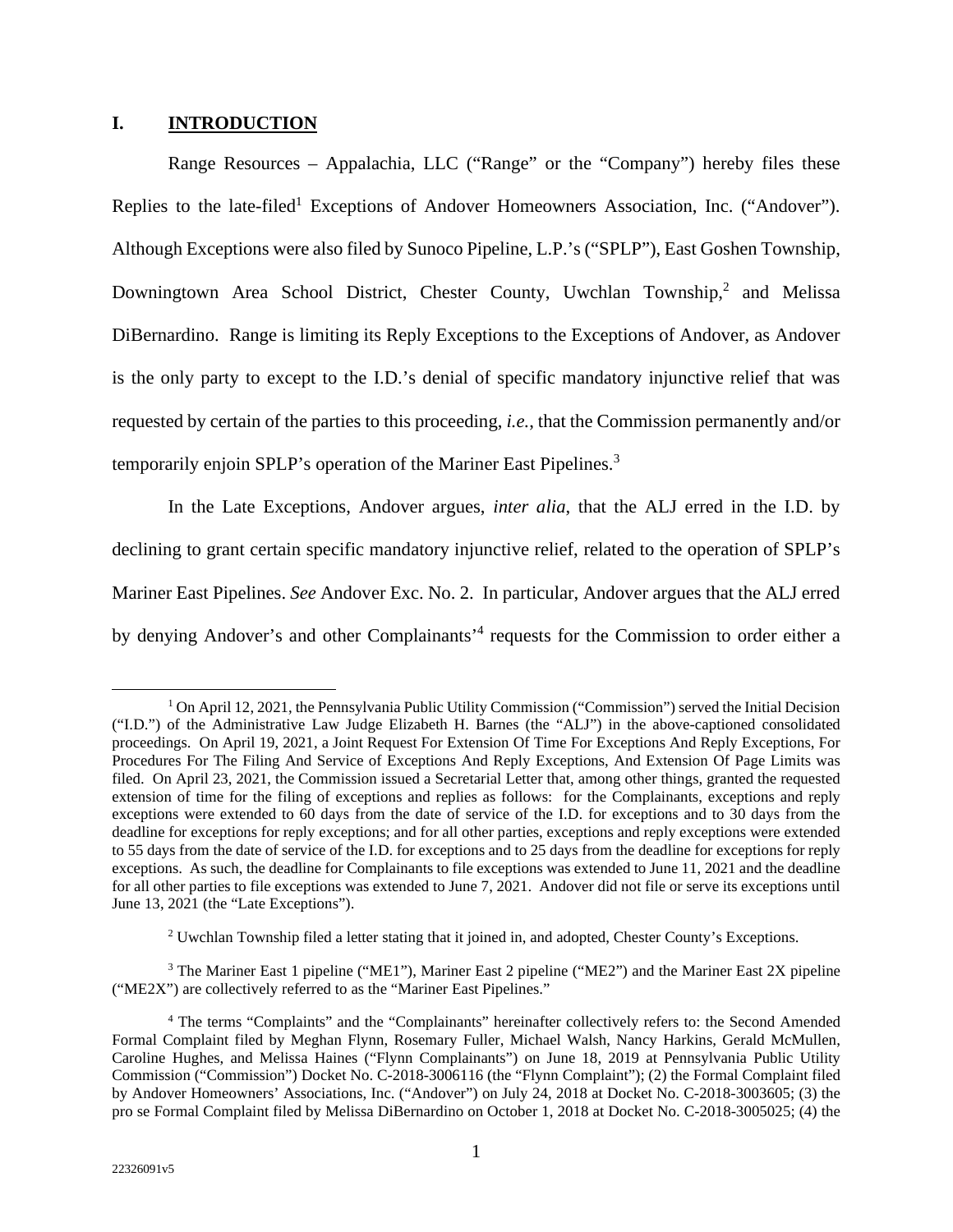permanent or temporary cessation of operations on SPLP's 8-inch ME1, its workaround pipeline, ME2, and/or ME2X. *See* Andover Exc. at 8; *see also* Range M.B. at 2-3 (summarizing the injunctive relief sought by the Complainants that would result in a permanent and/or temporary cessation of service over the Mariner East Pipelines).

For the reasons explained below, and those set forth in the I.D., Andover's Late Exceptions should be denied. Contrary to Andover's arguments, the ALJ correctly denied the Complainants' requests to enjoin operations on the Mariner East Pipelines. As explained in its Briefs, Range submitted unrebutted, material evidence that the injunctive relief sought by the Complainants would cause substantial harm to the public and substantially increase the costs of an essential energy source across the Commonwealth and the Northeastern region of the United States. In addition, the I.D. correctly concludes that the Complainants failed to satisfy their burden of proof or make the "very strong showing" required to obtain mandatory injunctive relief.<sup>5</sup> Andover's Late Exceptions are untimely, ignore unrebutted evidence, are inconsistent the law, and should be denied.

pro se Formal Complaint filed by Rebecca Britton on December 27, 2018 at Docket No. C-2018-3006898; and (5) the pro se Formal Complaint filed by Laura Obenski at Docket No. C-2018-3996905.

<sup>5</sup> *See* I.D. at 196 (citing *Crums Mill Assoc v. Dauphin Consolidated Water Supply Company*, Docket No. C-00934810, 1993 Pa. PUC LEXIS 93, at \*10 (Interim Emergency Order Denying Relief dated Mar. 23, 1993) (citing *Allen v. Colautti*, 417 A.2d 1303 (Pa. Cmwlth. 1980)).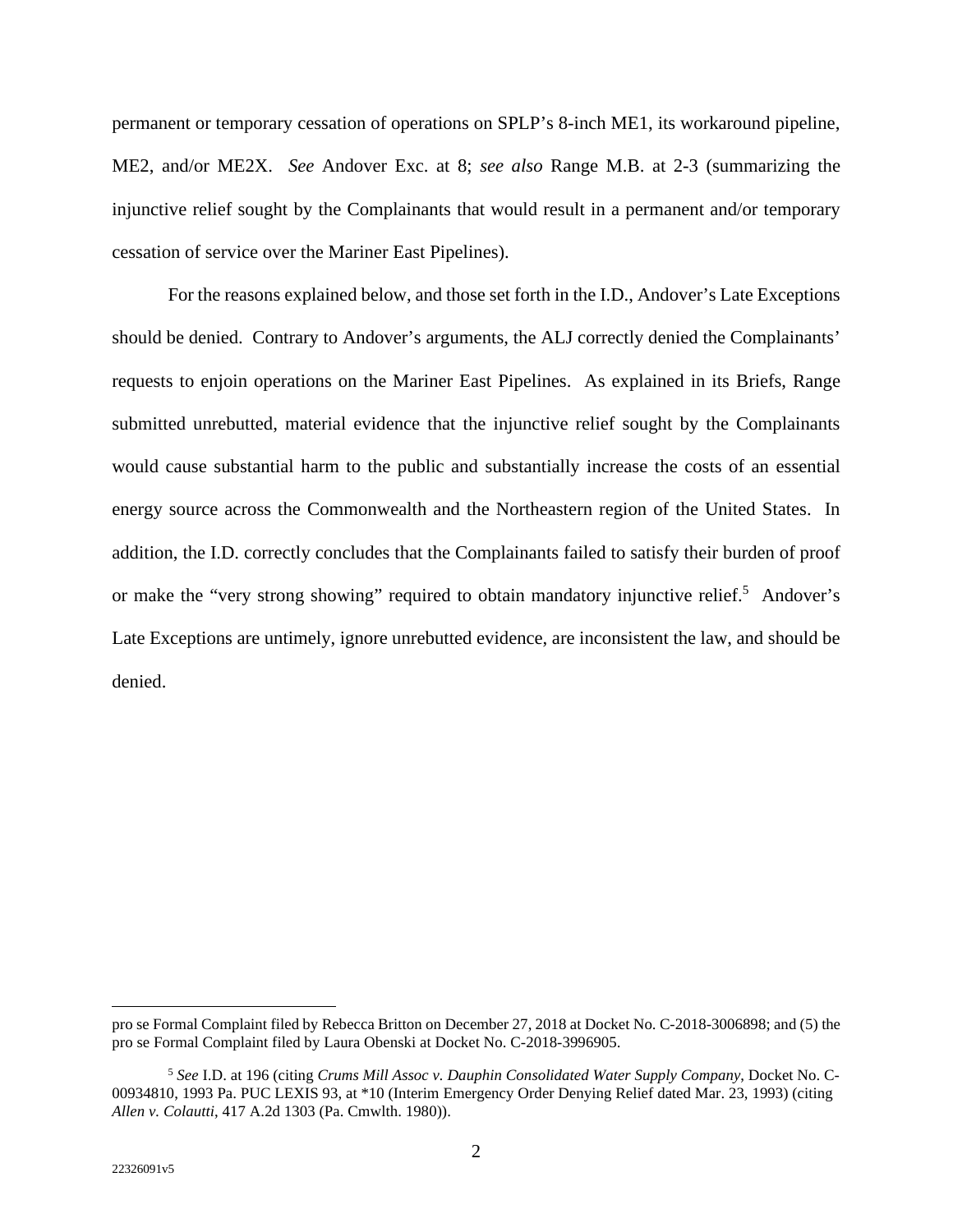## <span id="page-9-0"></span>**II. REPLY TO ANDOVER'S LATE EXCEPTION NO. 2 – THE ALJ CORRECTLY DENIED THE COMPLAINANTS' REQUESTED MANDATORY INJUNCTIVE RELIEF THAT WOULD HAVE RESULTED IN A CESSATION OF OPERATIONS OVER SPLP'S 8-INCH ME1, ITS WORKAROUND PIPELINE, ME2, AND/OR ME2X. I.D. AT 98, 175-176.**

### **A. INTRODUCTION.**

In its disposition of the requested injunctive relief seeking a cessation of operations over

the Mariner East Pipelines, the I.D. correctly identifies and explains the legal standards that the

Complainants must meet under Pennsylvania law and the Commission's regulations in order to

obtain the relief they seek. The I.D. correctly explains that:

in order to obtain permanent injunctive relief, a party must establish that his or her right to relief is clear and that the relief is necessary to prevent a legal wrong for which there is no adequate redress at law. *See Buffalo Twp. v. Jones*, 571 Pa. 637, 644, 813 A.2d 659, 663 (2002), *cert. denied,* 540 U.S. 821 (2003)). Where a complainant seeks temporary injunctive relief, however, they must also demonstrate that (1) the need for relief is immediate; and (2) injury would be irreparable if relief is not granted. *See Buffalo Twp.* 813 A.2d at 663 (*citing Soja v. Factoryville Sportsmen's Club,* 361 Pa. Super. 473, 522 A.2d 1129, 1131 (1987)). In addition, the Commission's regulations contemplate a party seeking a temporary injunction must also demonstrate that the requested relief is not injurious to the public interest. *Peoples Natural Gas Co. v. Pa. Pub. Util. Comm'n,* 555 A.2d 288, 291 (Pa. Cmwlth. 1989). If any one of these essential pre-requisites is not proved by a complainant, the Commission will deny the relief requested. *See Crums Mill Assoc. v. Dauphin Consolidated Water Supply Co.,* 1993 Pa. PUC LEXIS 90 (Order dated April 16, 1993); *see also Cnty. of Allegheny v. Commonwealth,* 518 Pa. 556, 544 A.2d 1305, 1307 (1988).

I.D. at 170-171. The I.D. accurately concluded that the unrebutted evidence submitted by Range demonstrated that a shutdown of the Mariner East Pipelines would be injurious to the public interest and, among other things, negatively impact Range (as a shipper) and the public at large. *See* I.D. at 171-175. Indeed, the ALJ correctly concludes that "Complainants and their aligned Intervenors have failed to prove a mandatory permanent or temporary injunction enjoining the operator from transporting NGLs through Chester and Delaware Counties is warranted or in the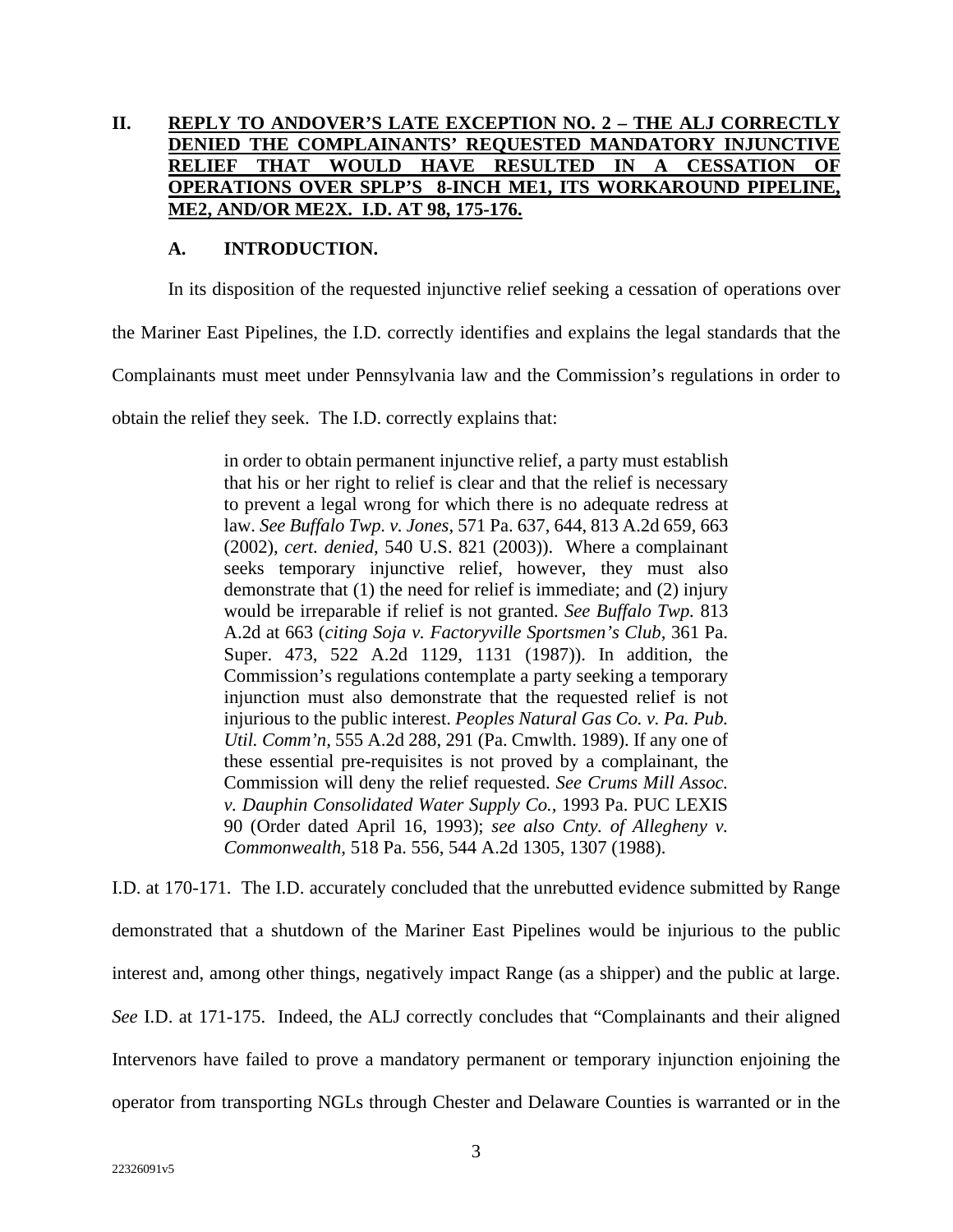<span id="page-10-0"></span>public interest as a whole" and that "Complainants' right to relief on this issue is not clear and an injunction would negatively economically impact the utility and its shipper." I.D. at 175. Therefore, the relief requested to cease operations on the Mariner East Pipelines was correctly denied.

Andover, in its Late Exceptions, raises five primary arguments to claim that the I.D. erred by denying the requested injunctive relief. First, Andover argues that the I.D. "refuses to accept its duty to protect the citizens of the Commonwealth from possible mortal harm which Sunoco must now admit to the public." Andover Exc. at 6. Second, it claims that the proposed relief set forth in the I.D. provides no "useful response" to possible alleged harms related to a rupture release of the pipelines. *See* Andover Exc. at 6-7. Third, Andover argues that the SPLP is required to inform the public of what it must do to avoid harm in the event of a release, but has failed to do so. *See* Andover Exc. at 7. Fourth, Andover relatedly claims that SPLP's public awareness plan is implausible and unworkable. *See* Andover Exc. at 7. And, finally, Andover argues that if Sunoco cannot implement a credible and implementable public awareness program, that the Commission "has both the authority and the responsibility to obtain SPLP's compliance with part 195 by any means necessary, including directing a halt to operations of SPLP's current and proposed HVL pipelines." Andover Exc. at 8. Each of these arguments should be denied.

#### **B. ANDOVER'S LATE EXCEPTIONS ARE UNTIMELY.**

As an initial matter, Andover's Late Exceptions should be denied because they were untimely filed. Section 5.533(a) of the Commission regulations states that that "exceptions may be filed by a party and served within 20 days after the initial, tentative or recommended decision is issued unless some other exception period is provided." 52 Pa. Code § 5.533(a) (emphasis added). By Secretarial Letter dated April 23, 2021, the Commission extended the timing for exceptions and replies as follows: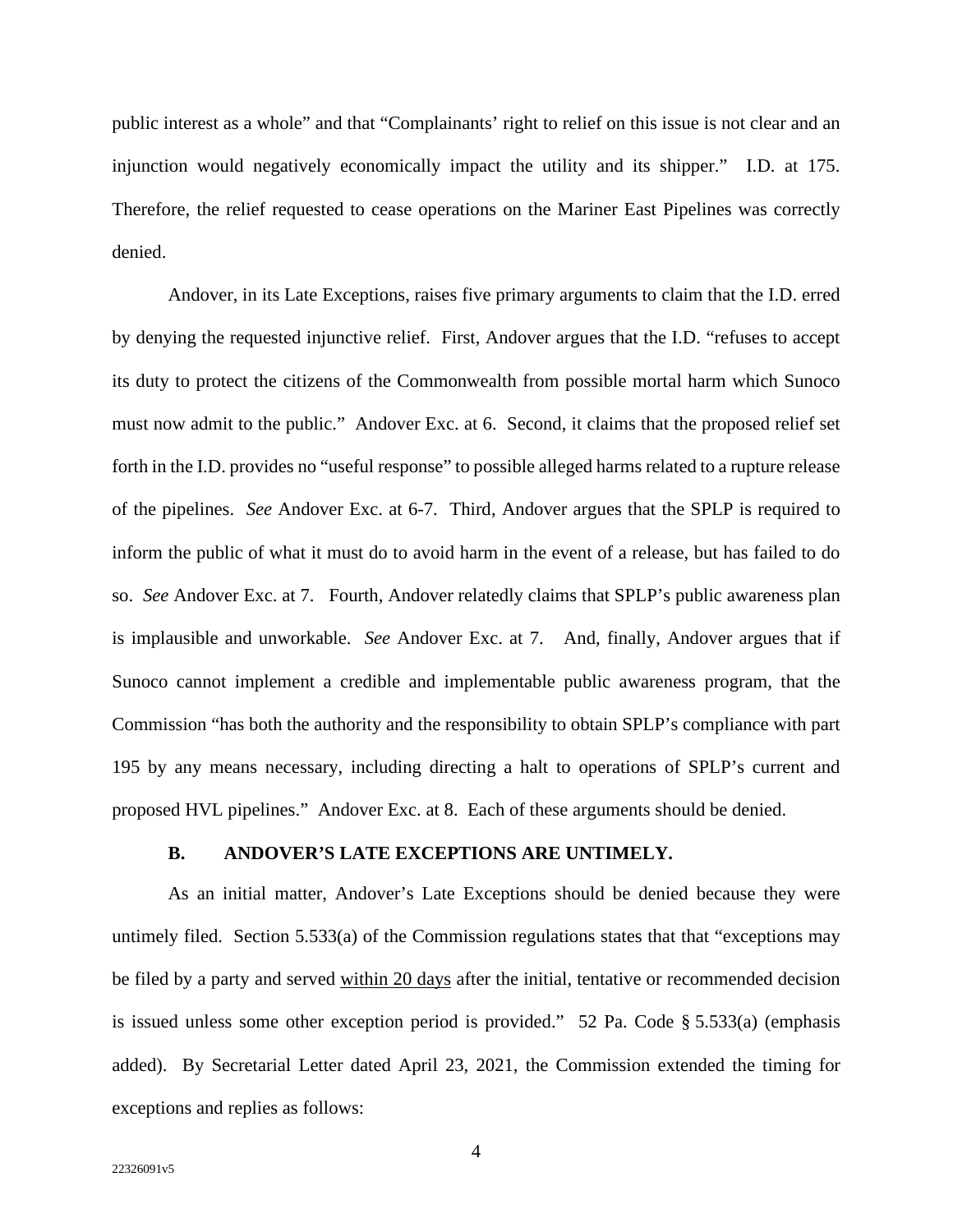• For Complainants: Exceptions and Reply Exceptions are extended to 60 days for Exceptions and to 30 days for Reply Exceptions;

• For all other Parties: Exceptions and Reply Exceptions are extended to 55 days for Exceptions and to 25 days for Reply Exceptions

*Meghan Flynn, et al. v. Sunoco Pipeline, L.P.*, Docket Nos. C-2018-3006116, P-2018-3006117, C-2018-3003605, C 2018 3005025, C-2018-3006898, and C-2018-3006905 (April 23, 2021 Secretarial Letter at 1). The deadline for Complainants to file exceptions was extended to June 11, 2021, and the deadline for all other parties to file exceptions was extended to June 7, 2021. Andover did not file its exceptions until June 13, 2021,<sup>6</sup> and provided no basis as to why it untimely filed its exceptions.

The Commission previously denied similar untimely exceptions. *See, e.g.*, *Salwa Mohamed and Ahmed Abdulrahman v. PECO Energy Company*, Docket No. F-2018-3001318, 2019 Pa. PUC LEXIS 286, at \*14 (Order entered Aug. 29, 2019) (denying arguments raised for the first time in reply exceptions because a "request to reverse the ALJ's decision is untimely as Exceptions are due within twenty days after the Initial Decision. 52 Pa. Code § 5.533(a)."); *Cheryl Nickelberry v. Philadelphia Elec. Co.*, Docket No. F-8642641, 1987 Pa. PUC LEXIS 249, at \*3 (Order entered Jun. 29, 1987) ("*Nickelberry*") ("In reviewing untimely exceptions, we have followed the Commonwealth Court of Pennsylvania's opinion in *Walker v. Unemployment Compensation Board of Review*, 461 A.2d 346, 347 (Pa. Cmwlth. 1983). The Court wrote, 'An untimely appeal may be allowed where the untimeliness is not the result of the negligence of the appellant.'"). In *Nickelberry*, the Commission denied exceptions that were untimely and a complainant alleged that there were "irregularities" in the post service of the presiding officer's

<sup>6</sup> June 13, 2021, was a Sunday.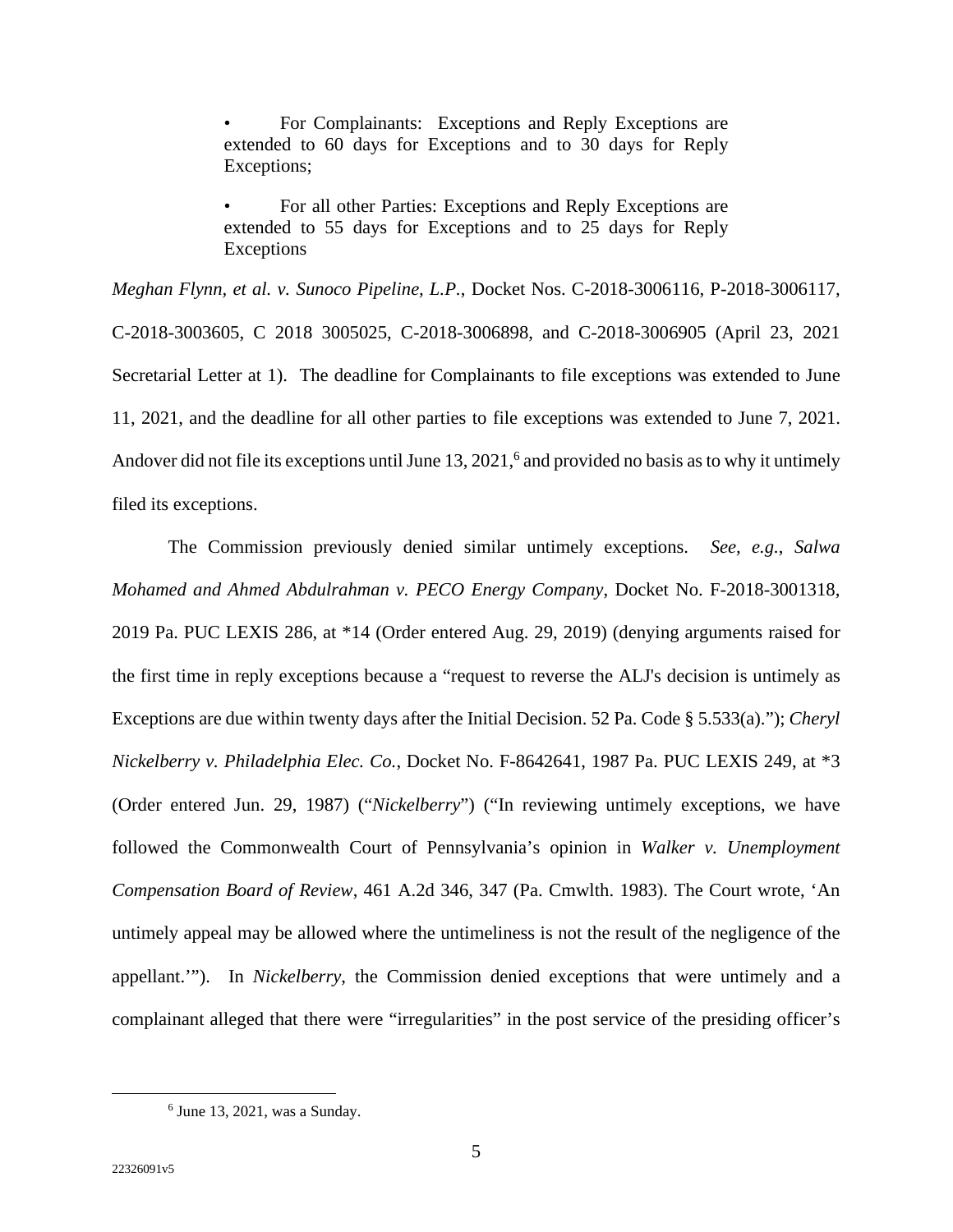<span id="page-12-0"></span>initial decision. *Id.*, at \*3. Nevertheless, the Commission denied her exceptions and explained that too much time had passed between the time the complainant received the exceptions, and filed them.

Here, Andover provides no basis for the untimeliness of its exceptions. Unlike the scenario presented in *Nickelberry*, Andover was further provided additional time to file its exceptions, beyond the deadline established by the Commission's regulations. Andover is also represented by counsel. Nevertheless, Andover did not file or serve its exceptions until June 13, 2021, which falls after the extended deadlines set forth in the Secretarial Letter. Andover's Late Exceptions are untimely and no reasonable basis for their untimeliness has been provided. Therefore, the Late Exceptions should be denied.

## **C. THE I.D. CORRECTLY CONCLUDED THAT GRANTING A MANDATORY INJUNCTION THAT REQUIRES A TEMPORARY AND/OR PERMANENT CESSATION OF OPERATION OF THE MARINER EAST PIPELINES WOULD CAUSE SUBSTANTIAL PUBLIC HARM.**

Andover's Late Exception No. 2 should be denied on the merits because it cannot overcome the unrebutted record evidence presented by Range and SPLP that demonstrated a shutdown of the Mariner East Pipelines would cause substantial public harms and is not in the public interest. Range demonstrated that it is a shipper on the Mariner East Pipelines and has a substantial presence in the Commonwealth. *See* Range M.B., Section V.A.1.a. Range further demonstrated that the Mariner East Pipelines are essential to its business (Range M.B., Section V.A.1.b.) and that Range does not possess reasonable alternatives to the Mariner East Pipelines to transport its products (Range M.B., Section V.A.1.c.). Range further explained that the negative impacts of a cessation of Mariner East Pipeline operations on Range are well-documented and substantial, and could include possible shut-ins of natural gas production throughout Pennsylvania. *See* Range M.B., Section V.A.1.d. In addition, Range presented unrebutted evidence of the substantial negative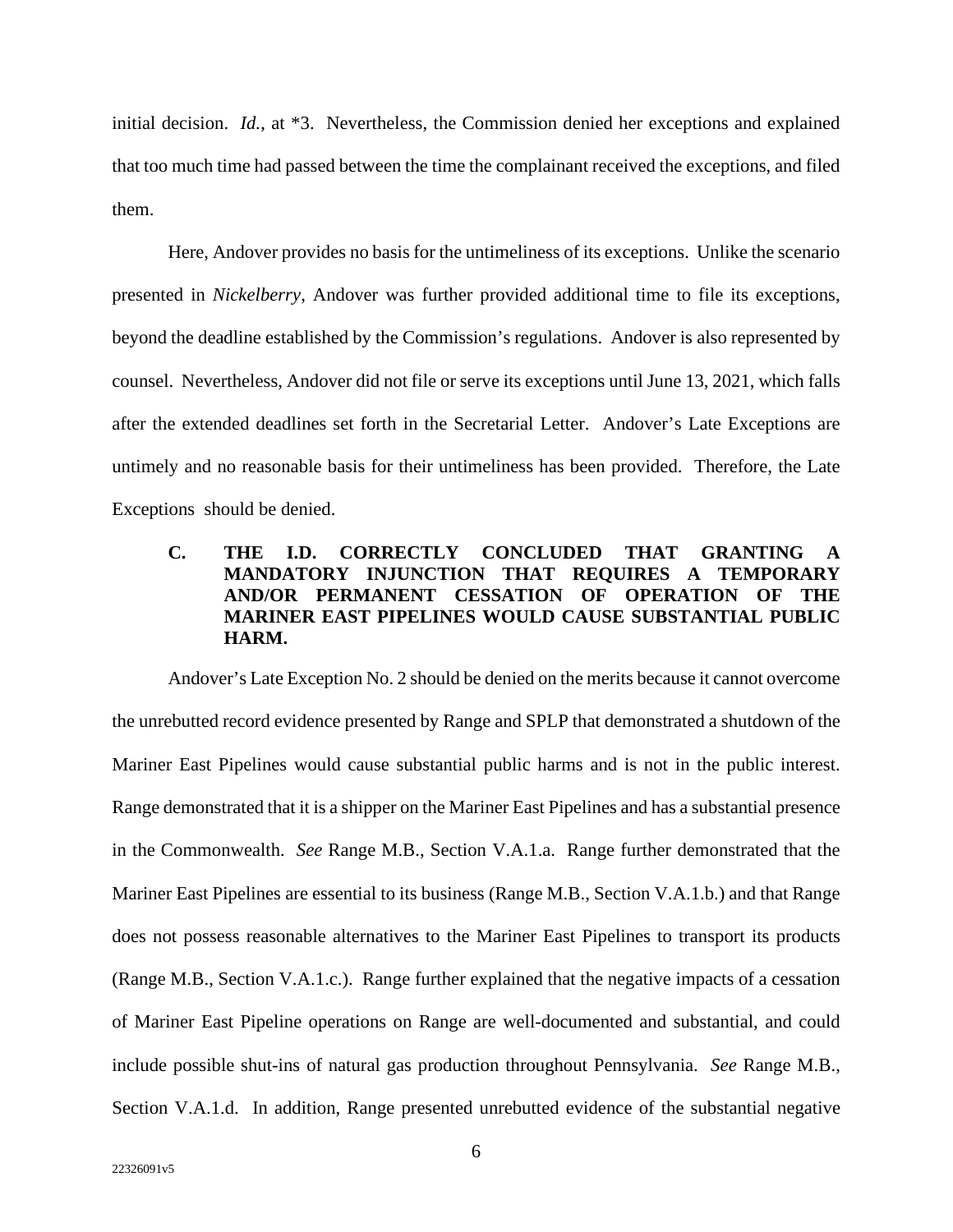<span id="page-13-0"></span>impacts to royalty owners, natural gas and propane consumers throughout the Northeastern United States, Pennsylvania workers, and the Commonwealth, that would result from the Complainants' requests injunctive relief. Range M.B., Section V.A.1.2. Andover's Late Exceptions fail to address any of these negative impacts to Range or the public at large and, therefore, should be denied.

## **D. THE I.D. CORRECTLY CONCLUDED THAT THE COMPLAINANTS REQUESTING A CESSATION OF MARINER EAST PIPELINE OPERATIONS, INCLUDING ANDOVER, FAILED TO DEMONSTRATE THEY WERE ENTITLED TO THIS MANDATORY INJUNCTIVE RELIEF.**

Regarding the specific arguments raised by Andover in Exception No. 2, Range explained in detail its Main Brief that the Complainants failed to satisfy each of the essential prerequisites necessary to obtain their requested injunctive relief. *See* Range M.B., Section V.B. In summary, the Complainants (1) failed to demonstrate that their right to relief is "entirely clear," (2) failed to demonstrate that any injunctive relief is necessary to address an immediate harm, (3) failed to demonstrate that any injunctive relief is necessary to avoid an irreparable harm, and (4) failed to demonstrate that the injunctions sought are necessary to avoid a legal harm for which they have no adequate remedy at law. *See* Range M.B. at 28.

With respect to Andover's arguments that (1) the I.D. "refuses to accept its duty to protect the citizens of the Commonwealth from possible mortal harm which Sunoco must now admit to the public<sup>"7</sup> and (2) the proposed relief set forth in the I.D. provides no "useful response" to possible alleged harms related to a rupture release of the pipelines,<sup>8</sup> Range also explained in its Briefs that the Complainants presented no evidence regarding the likelihood or probability of a fatality occurring due to an accidental leak on any of the Mariner East Pipelines. Range M.B.,

<sup>7</sup> Andover Exc. at 6.

<sup>8</sup> *See* Andover Exc. at 6-7.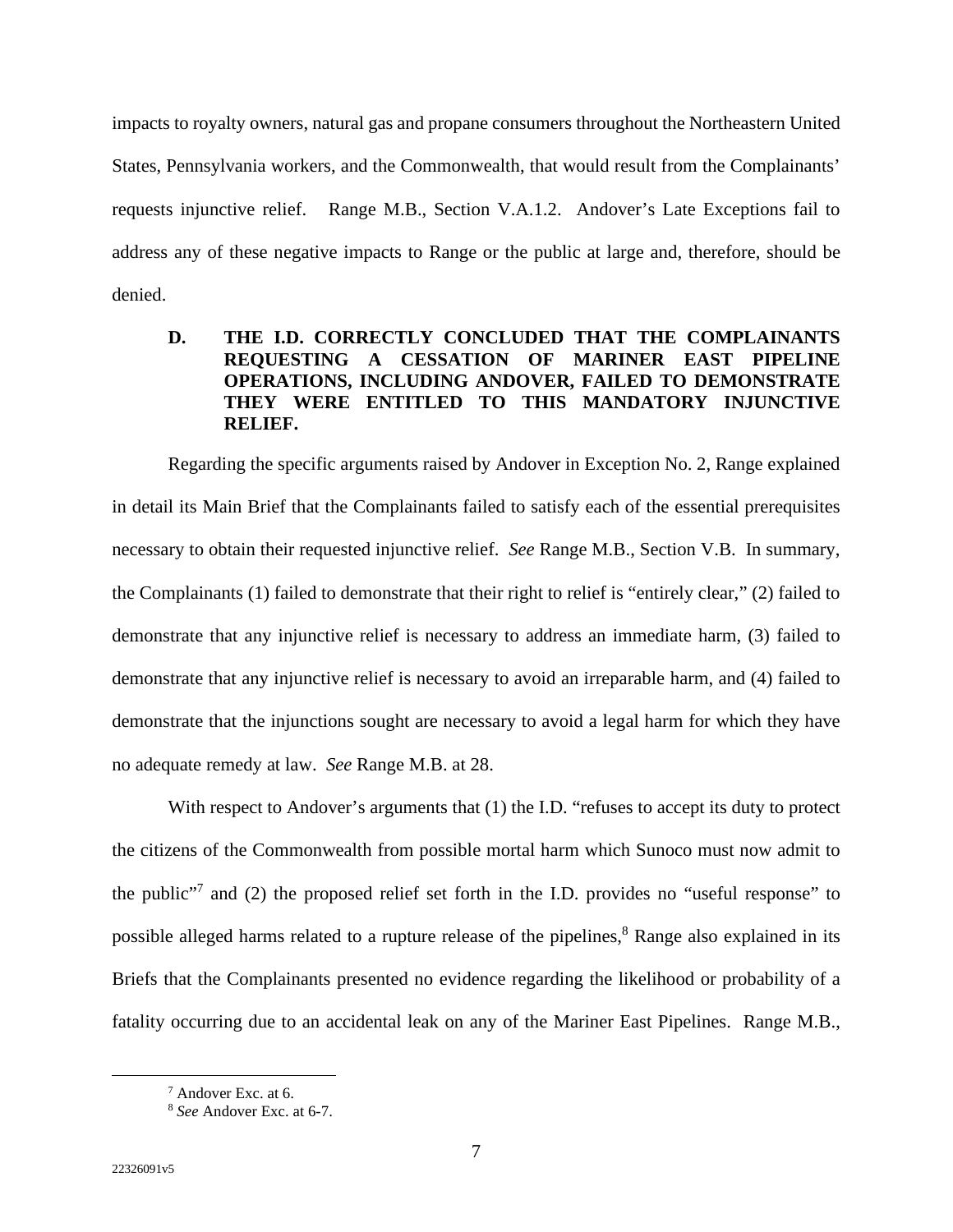Section V.B.2; *see also* SPLP M.B., Section V.A.2. Andover's first argument appears to concede this point when it asserts that "possible mortal ham" could occur, but points to no record evidence that shows the likelihood or probability of such harm occurring. As explained in Range's Main Brief, by failing to present any evidence that there is an imminent threat of fatality from an accidental leak on the Mariner East Pipelines, the Complainants have not and cannot demonstrate that the need for the requested mandatory injunctive relief is immediate and, therefore, the requested relief should be denied. Range M.B., Section V.B.2.

Andover's further arguments that SPLP has failed to inform the public of what it must do to avoid harm in the event of a release,  $9$  and that SPLP's public awareness plan is implausible and unworkable,  $^{10}$  should similarly be denied. As explained by Range, the Commission has repeatedly rejected arguments that SPLP's public awareness program is inadequate. Range M.B. at 29-33.

Andover's final argument—*i.e.*, if Sunoco cannot implement a credible and implementable public awareness program, then the Commission should enjoin the operation of the Mariner East Pipelines because the Commission "has both the authority and the responsibility to obtain Sunoco's compliance with part 195 by any means necessary"<sup>11</sup>— should also be denied. The I.D. correctly notes that "[i]njunctive relief must be narrowly tailored to abate the harm complained of." I.D. at 187 (Conclusion of Law No. 18). The mandatory injunctive relief sought by Andover in its Late Exceptions is not narrowly tailored because it would be injurious to the public interest and have widespread negative economic impacts unrelated to the complained-of harms. *See* I.D. at 175-176. Moreover, as explained in the Interim Decision, the requested injunction is not needed to obtain compliance with these requirements. *See* I.D. at 176 (concluding that, if an operator were

<sup>9</sup> *See* Andover Exc. at 7.

<sup>10</sup> *See* Andover Exc. at 7.

<sup>&</sup>lt;sup>11</sup> Andover Exc. at 8.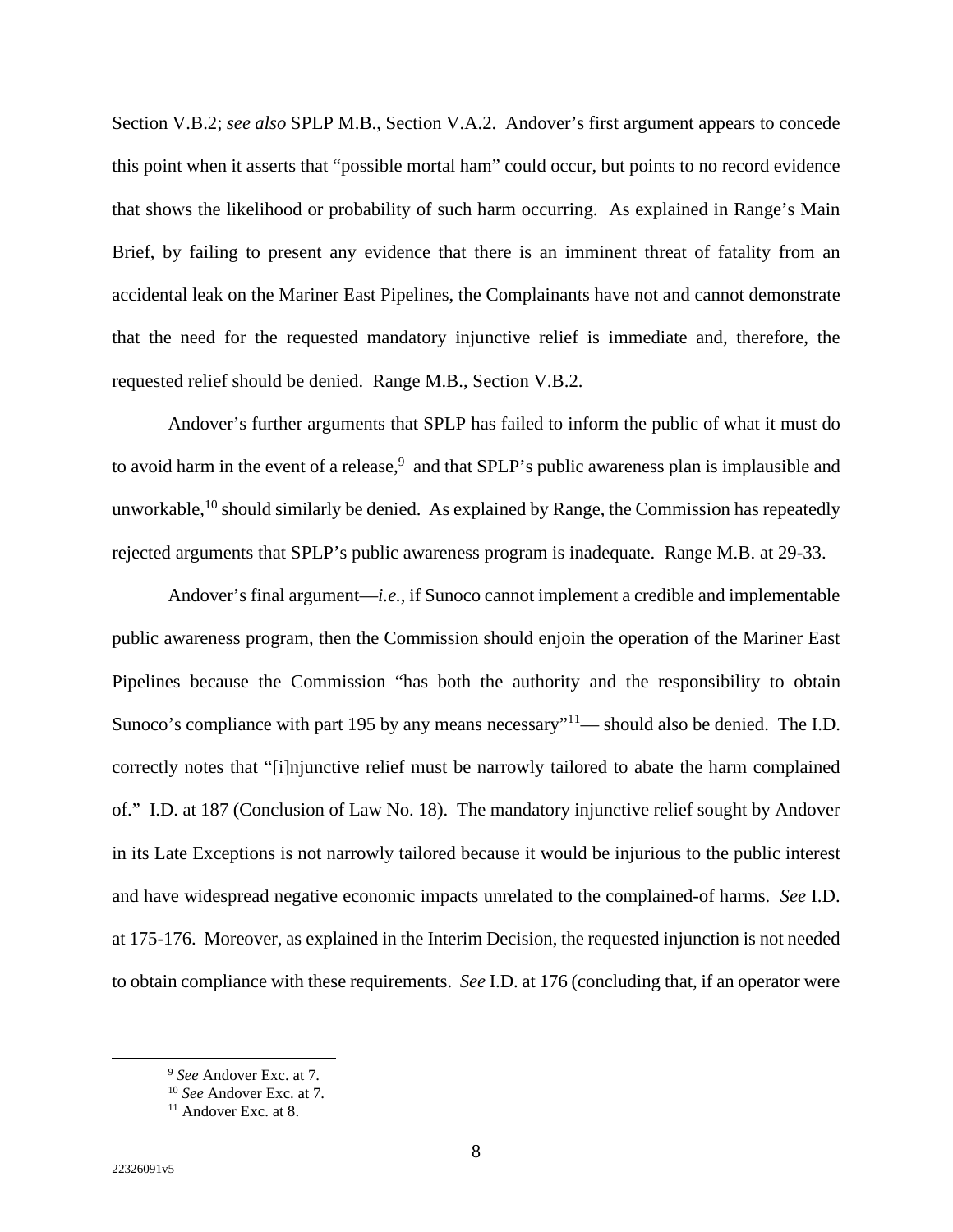out of compliance with applicable regulations, "There are other means besides a shut-down or restrictive amendment to the operator's COS to bring the operator into compliance…"). Therefore, Andover's Late Exception No. 2 should be denied.

For these reasons, and the reasons more fully explained in Range's briefs and testimony, the Commission should deny Andover's Late Exception No. 2 and affirm the I.D.'s denial of the requested mandatory injunctive relief that seeks a permanent and/or temporary cessation of service over the Mariner East Pipelines.